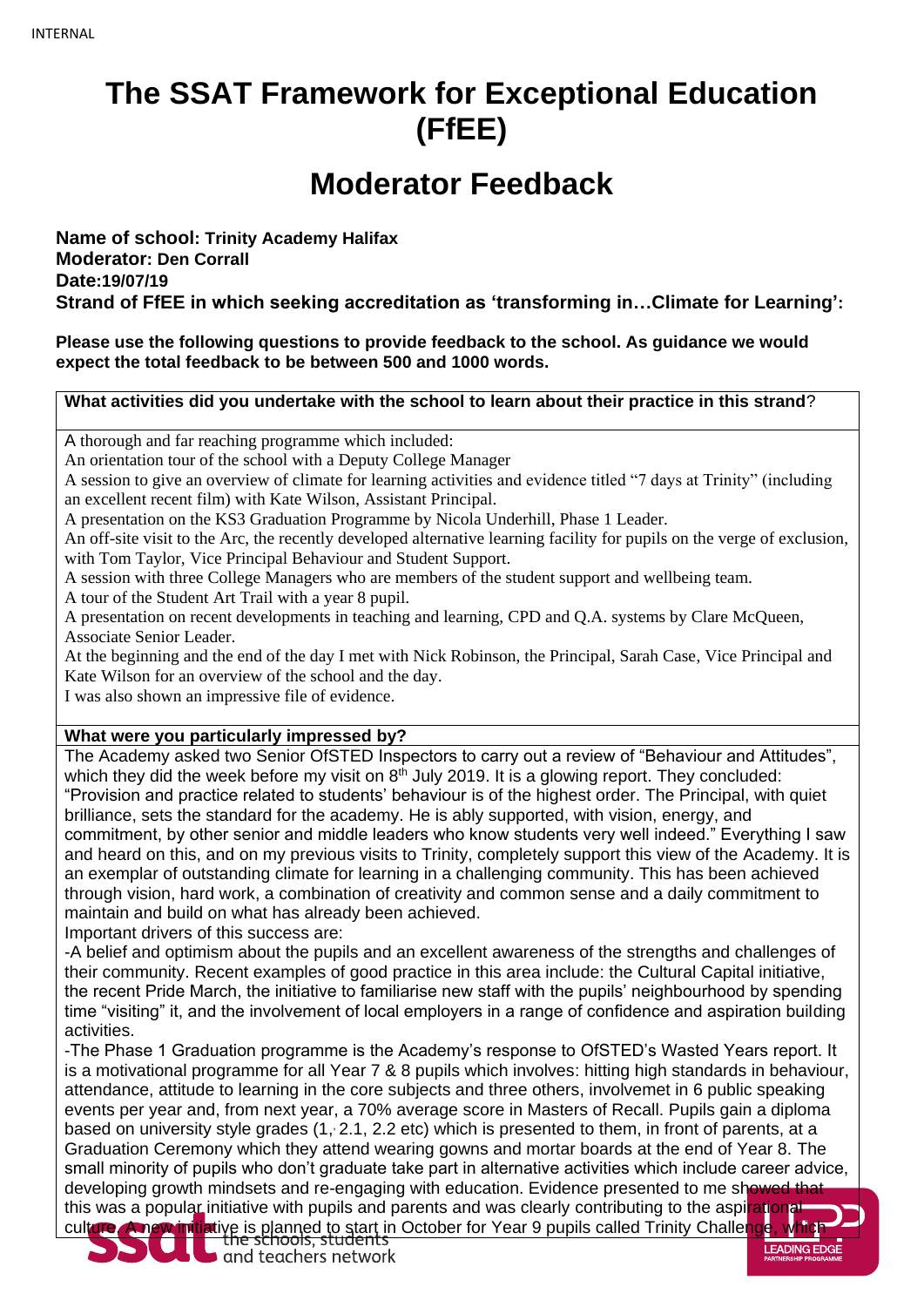.

will build on pupil's Graduation experience. This will involve them completing 50 academic, cultural, and community challenges.

-The Arc alternative provision is in its second year and, after a difficult start following an unsuccessful appointment is now flourishing under a new exceptionally talented and committed leader. Students who have exhausted the school's behaviour and effective response programme are referred to the unit for a carefully planned, up to 26 weeks, programme of rehabilitation and confidence building tailored to their needs. When they are ready, they are carefully re integrated into mainstream school. This is very clearly explained to them as a last chance, failure to re integrate well will result in permanent exclusion. I visited the off-site provision and talked to pupils and staff who were all very positive about the progress being made. So far, all the pupils who have re integrated are still at the school. I was particularly impressed with the honest assessment pupils made about the difficult behaviour they had been exhibiting and how they had managed an honest assessment of themselves then worked on how to rebuild their young lives.

-The Student Welfare team are very impressive. This is, effectively, the school's pastoral system. They are a team of six non-teachers who have become highly qualified mangers of the behaviour code empathetic, firm but fair, supporters of pupil well being and effective parent liaison personnel. They do everything from daily support through call out to pupils causing problems in lessons to long term support and guidance for students and parents. They monitor trends in behaviour, provide counselling and advice on issues such as bullying, misuse of social media, drug abuse, self -harm and work hard to support the excellent teacher/pupil relationships that are evident all around the school. -Engaging teaching and learning, effective Q.A. and the development of an exciting learning culture that enthuses and involves all staff is evident in the quality of lessons I've seen at Trinity. Some recent innovations in this area include: a more developed "market place" programme for staff to share good practice: a peer review package that involves staff observing and discussing lesson ideas across subject areas, an Early Careers initiative that supports all teachers in their first five years of teaching, a Walk and Talk activity which involves staff looking at each other's pupil's books and more opportunities for effective student feedback.

The biggest single indicator of how outstanding the climate for learning is at Trinity is what you see, hear and feel as you walk around the school's wonderful building. There is a tangible and intoxicating air of cheerful engagement. Everywhere you look you see pupils and staff enjoying learning and relationships based on mutual respect.

#### **What were your thoughts on the scale, consistency and potential sustainability of their practice in this area?**

Trinity's history is the best evidence for sustainability. The past ten years have seen the school transformed from being branded "the worst school in England" by the media to its present OfSTED judged "outstanding" status. The school serves the same community that it did 10 years ago. The most important component of this transformation was the rapid, and sustained rebuilding of an effective climate for learning which they have done to an exceptional level. They are very aware that it can only be sustained through daily hard work, effective systems and an ethos that relentlessly promotes high standards and optimism about achievement combined with the development of new ideas and constant review of practice.

**What impact is this practice having on pupils, staff and stakeholders?**

Pupils are confident, well behaved engaged learners.

All the evidence suggests that parents and the community have a high degree of trust and pride in the school's achievements.

### **What evidence is there of the school's practice being shared effectively with other schools?**

The school is part of a MAT and TSA. I saw lots of evidence of good practice being shared across these partnerships. Teachers from Trinity have opportunities to work and support in the alliance schools. Trinity staff regularly contribute to SSAT/LEPP events, publications and on-line forums and Nick, the Principal, is now a very welcome member of the LEPP Steering Group.

# **How could the school further extend their work in this strand?**<br>The schools, students<br>and teachers network